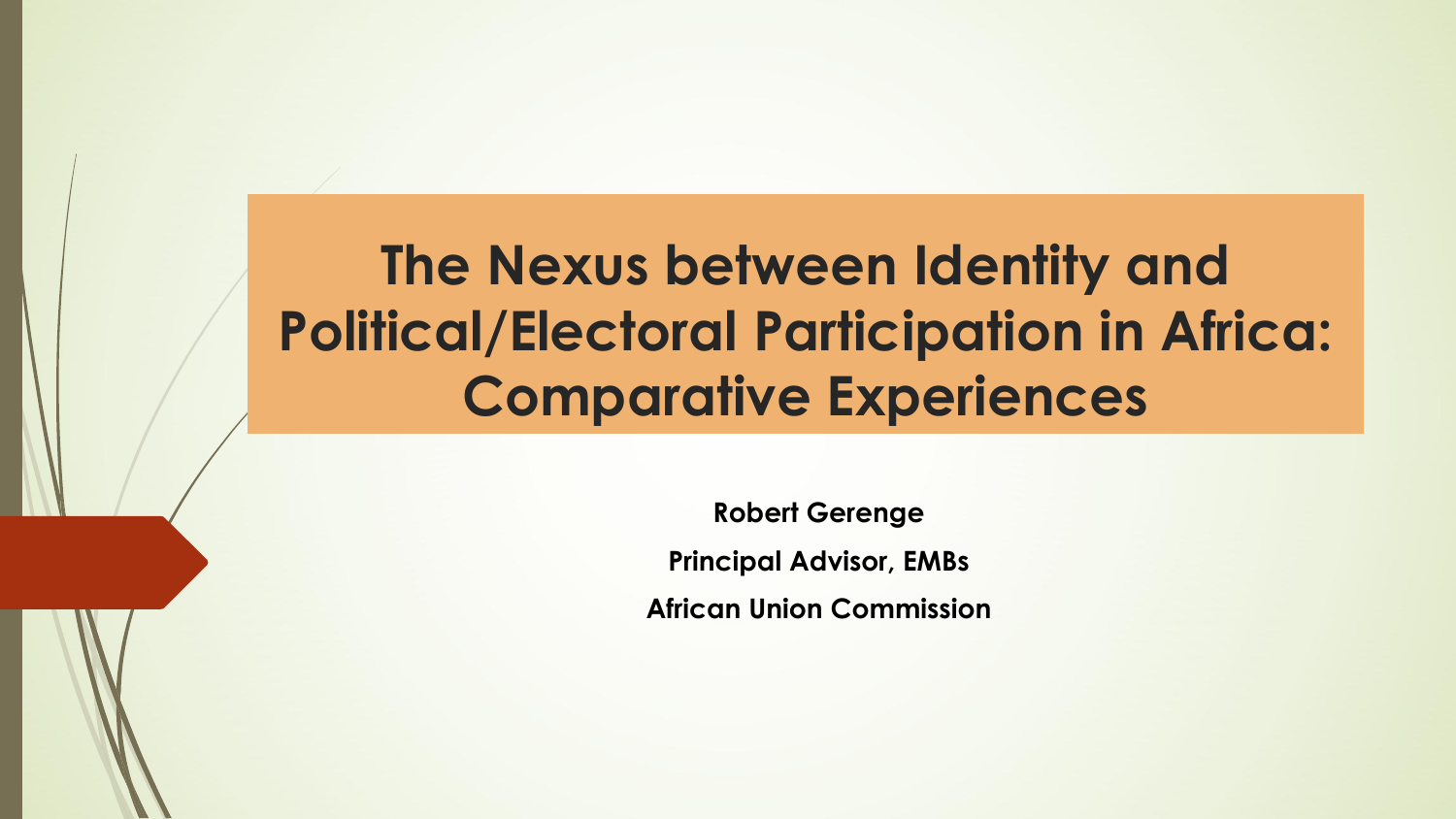#### **Presentation Outline**

- **Linking identification and political/electoral participation**
- **Biometric voter registration experiences in Africa**
- **Dividends for political participation: the changing African landscape**
- **Conclusion: Policy Conversation beyond Commerce**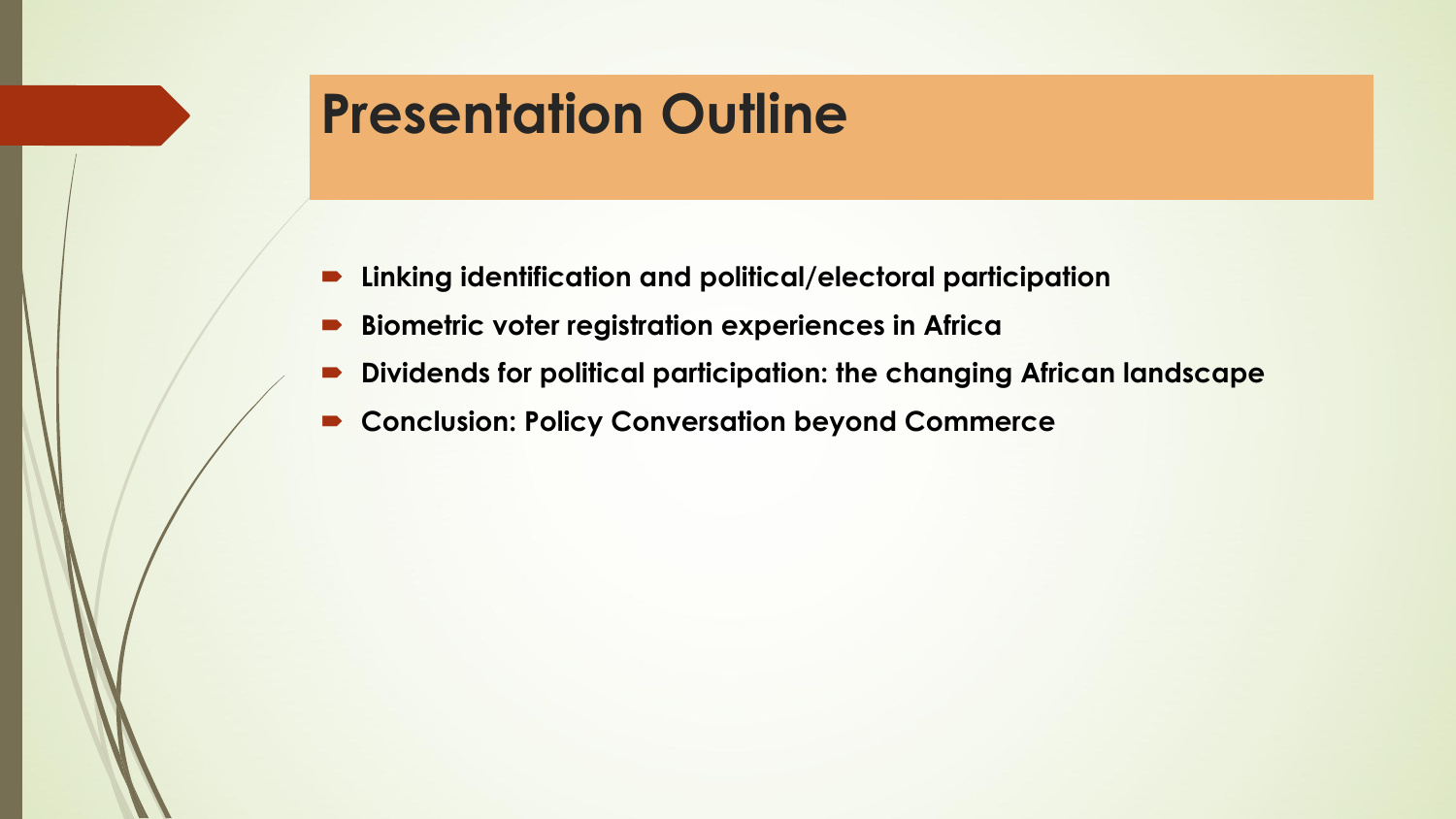#### **Linking identification and political/electoral participation**

- The main form of political participation by ordinary citizens is through selection of leaders through elections or influencing decisions through referenda
- Prescribing **who participates** and **who does not** is important in any political process in defining the integrity of the process
- It is in this regard, that the identification process becomes very critical as it is **an enabler of fulfilment of rights and obligations of citizens**, particularly in holding leaders to account.
- Identification and registration of voters is more of **a political process than technical** and is often exploited for whatever narrow political gains
- Whilst ordinary citizens are poised to be the main beneficiary of any voter registration system are to be the citizens, **evidence in Africa shows mixed results and consequences transcend geographical borders.**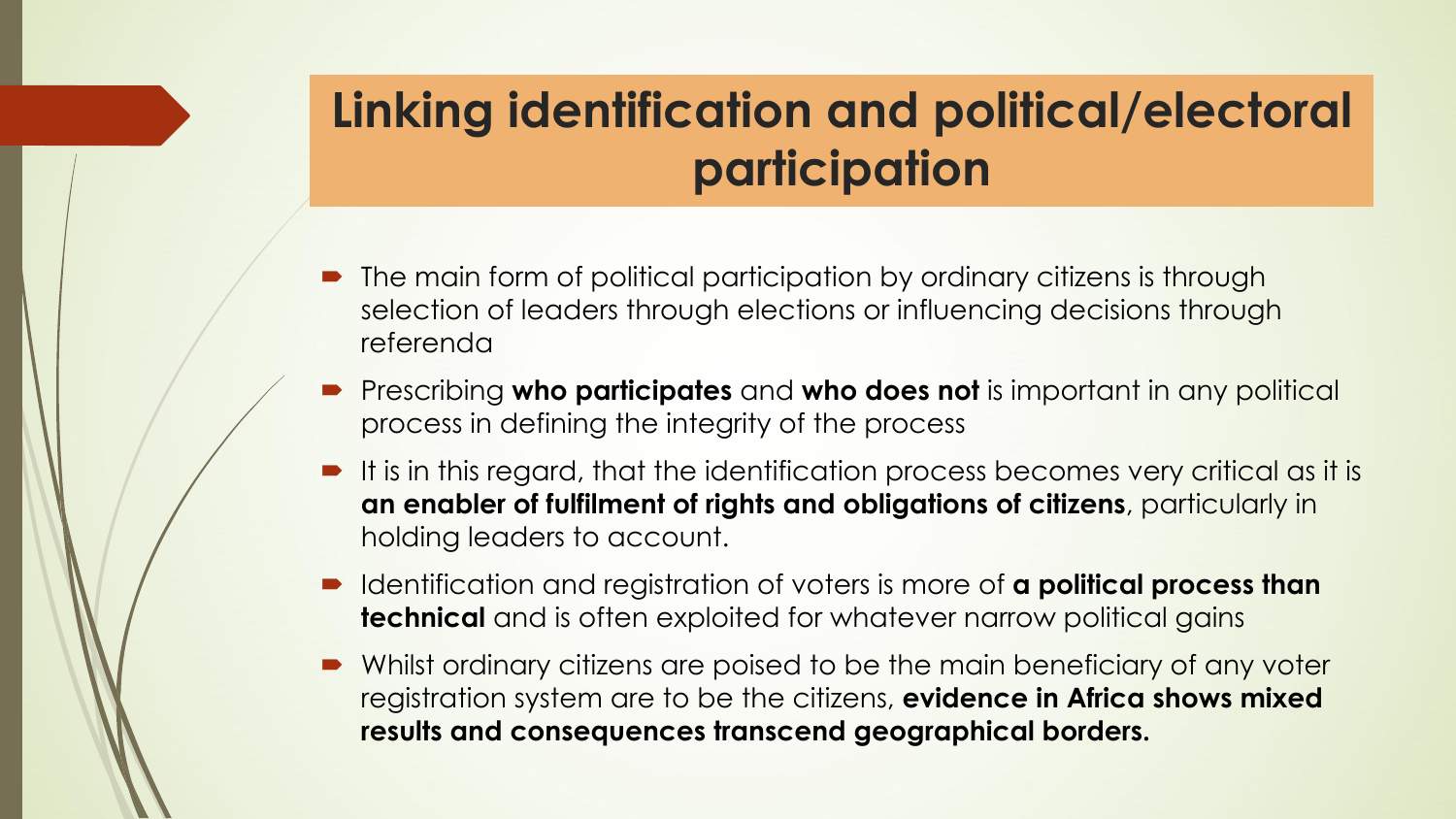# **Recent Biometric Registration Experiences (1)**

- **The first case to explore is the retrogressive performance of biometric voter registration in DRC**. In 2005, it was generally successful and contributed to credible elections. In 2011, the biometric voter register was at the heart of contested elections, despite the heavy financial investment of the international community.
- Currently, DRC is undertaking a new voter registration process, 20,000 kits were procured. Whilst the voters card served as a quasi national ID in the context the state of where ordinary national IDs were inexistent, the trust in the biometric voter register was low hence the call for a new voter registration rather than updating the previous register.
- It is important to appreciate how the challenges of the 2011 elections impacted on the subsequent electoral cycle. The EMB had to be disbanded and a new one reconstituted. One would ask whether heavy financial investment in biometric is worthy of the kind of returns as manifested in the breakdown of political order in DRC.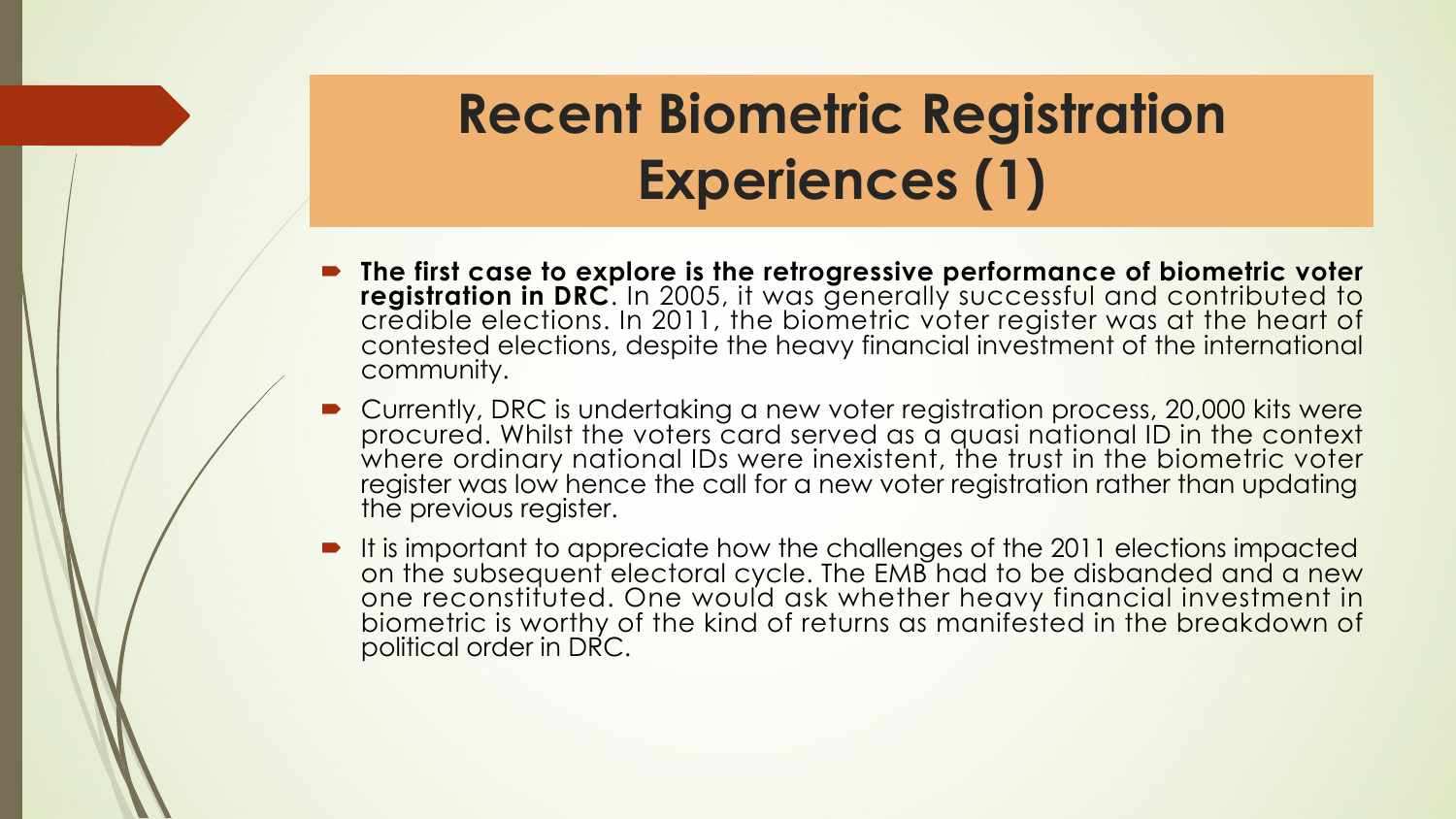## **Recent Biometric Registration Experiences (2)**

- **Ghana: Presents a classical case of legal bottlenecks within a context ofprogressive voter registration reform in attempt to enhance the integrity of the voter register.**
- The country adopted biometric voter registration for the 2012 elections. Also introduced was the biometric verification device on polling day which had to authenticate finger prints of voters.
- There was a major hurdle as the verification device failed in many places despite the voters having been duly registered. The legal bottleneck was that one had to be authenticated by the biometric verification device, hence leading to the disenfranchisement of voters.
- **2012 Presidential results : John Mahama 50.7%, Akufo-Addo 47.74%.**
- Subsequent legal reforms for the 2016 elections allowed registered voters to vote even when the biometric device did not authenticate them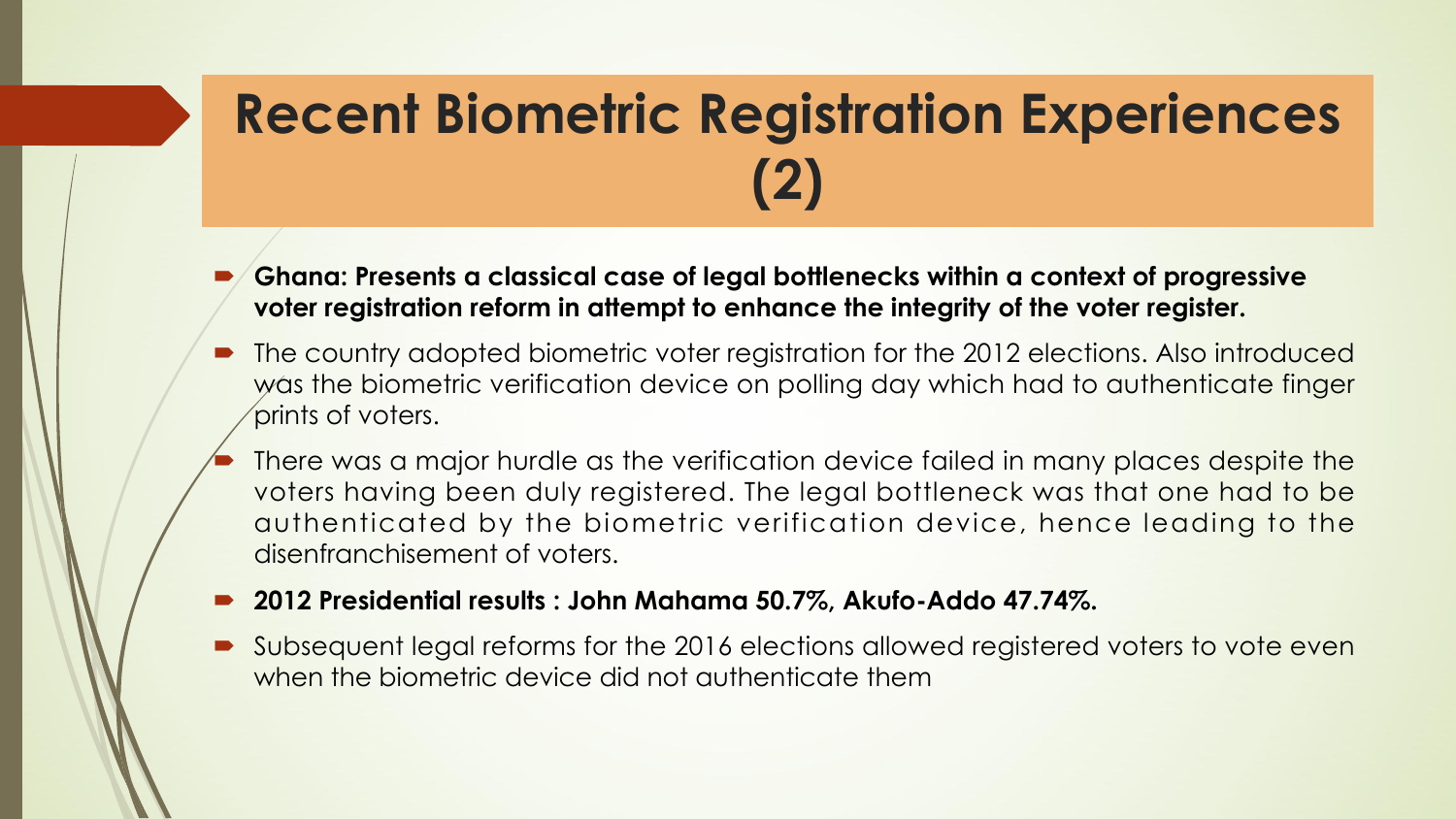## **Recent Biometric Registration Experiences (3)**

- **Kenya presents a mixed picture within the context progression with regard to the 2013 elections.**
- The 2013 elections were the first after the new constitution and the post-election violence. The Krieglar Commission had recommended an overhaul of the register and Kenya decided to adopt a biometric voter registration. Kenya adopted the Ghana model which included electronic voter identification devices to identify voters on polling day.
- § Given that Ghana had faced major hurdled without a legal fall back for voter authentication in 2012, Kenyan IEBC officials who participated in the elections as observers quickly went back home to correct this by ensuring that there is a fall back in case the EVIDs do not authenticate voters (the EVIDs malfunctioned on election in Kenya). This particular experience saved Kenya from another crisis. Massive disenfranchisement would have had a far reaching impact in Kenya than it had for Ghana.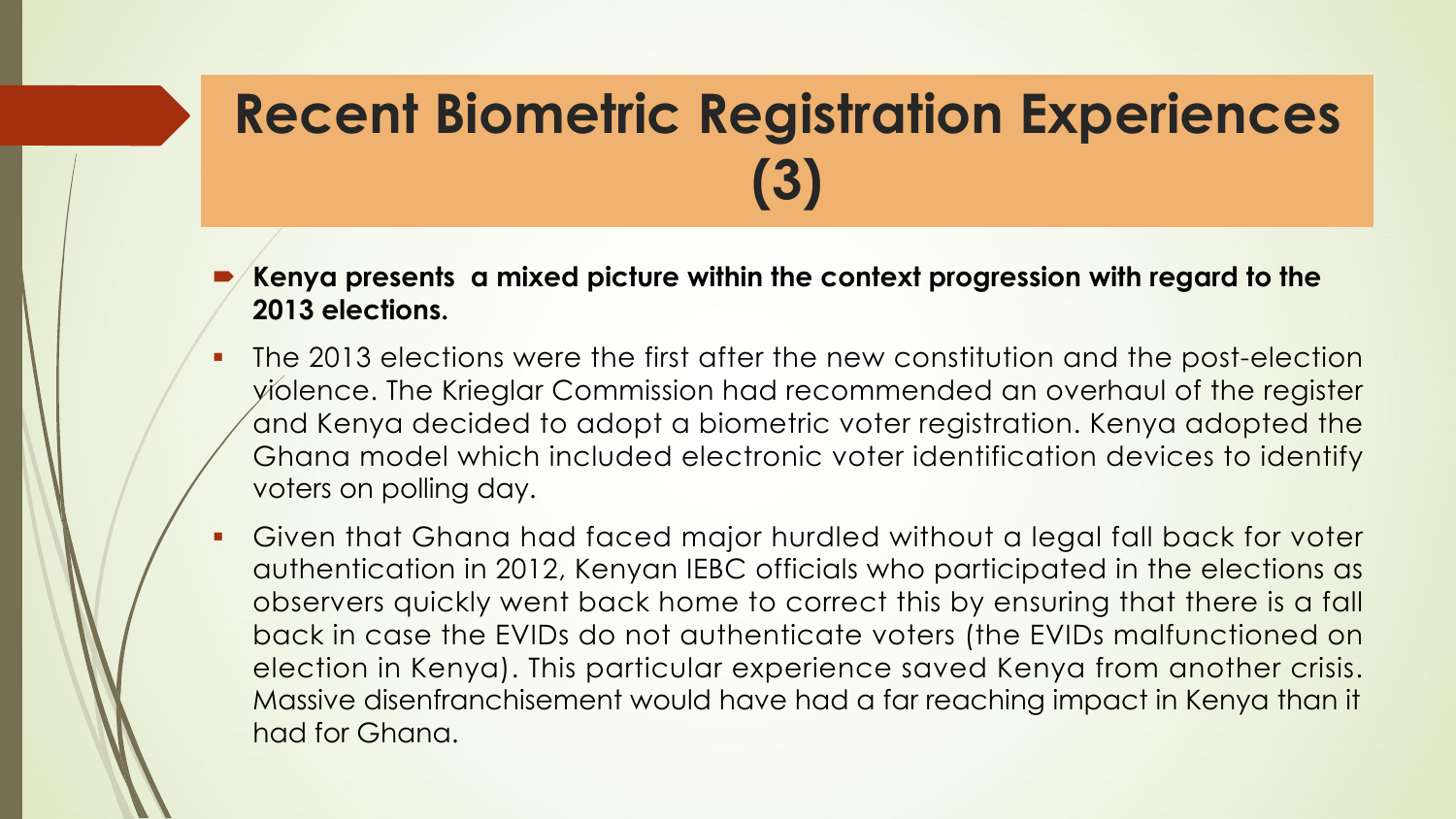## **Recent Biometric Registration Experiences (4)**

- **Uganda presents a case where adoption of a largely successful biometric voter registration system is overshadowed bya highly contested political environment**
- Uganda adopted a system where a biometric voter register is extracted from the national civil registry. Despite the challenges, it was generally hailed as cost-effective measure. The biometric verification machines worked in most polling stations. In a few isolated cases, it was due to human rather than machine error due to putting wrong codes.
- The Ugandan success was, however, overshadowed by general lack of political consensus on the electoral process including a political level playing field that was largely contested.